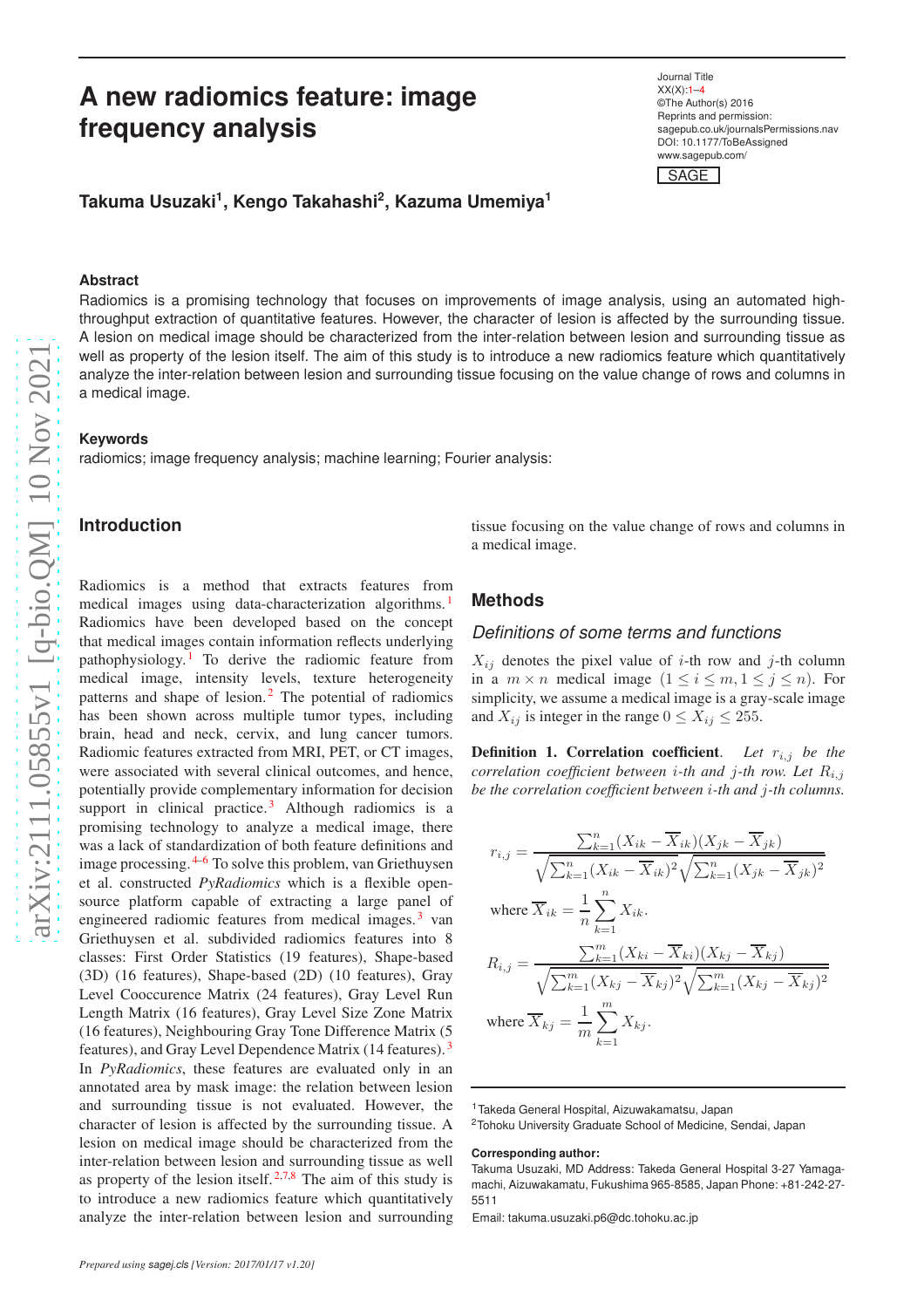## *Explanation of the method*

In this section, we introduce the *Image frequency* and *Image frequency matrix*.

## *Image frequency*

Image frequency is obtained by applying Fourier analysis to the array of correlation coefficients calculated from adjacent columns or rows. First, we calculate the correlation coefficients between adjacent rows or columns, and obtain array of correlation coefficients.

$$
[r_{1,2}, r_{2,3}, \cdots, r_{m-2,m-1}, r_{m-1,m}]
$$

$$
[R_{1,2}, R_{2,3}, \cdots, R_{n-2,n-1}, R_{n-1,n}]
$$

By applying Fourier analysis to these arrays, we obtain frequency of the arrays,

$$
[r_{1,2}, r_{2,3}, \cdots, r_{n-2,n-1}, r_{m-1,m}] \xrightarrow{\text{Fourier analysis}} f
$$
  

$$
[R_{1,2}, R_{2,3}, \cdots, R_{n-2,n-1}, R_{n-1,n}] \xrightarrow{\text{Fourier analysis}} F.
$$

We call the frequency obtained by these procedure as *Image frequency*. Note that fourier analysis may result in several frequency. In this case, an additional procedure such as using maximum frequency is needed.

#### *Image frequency matrix for row*

Image frequency matrix for row is obtained by calculating frequency between a *i*-th and  $i + M$ -th rows. In this procedure, the start row  $i_s$  and integer  $M(1 \leq M < m)$ should be determined. The number of the combinations is  $m(m-1)$ .

$$
[r_{i_s,i_s+M},\cdots,r_{i_s-1,i_s-1+M}] \xrightarrow{\text{Fourier analysis}} f_{i_s,N}
$$

When the indices are over  $m$ , the indices should be subtracted by m.  $f_{i,s,N}$  have two indices and can be interpreted as matrix. The diagonal components of  $f_{i_s,N}$  are defined as 0.

### *Image frequency matrix for column*

Similarly, image frequency matrix is obtained by calculating frequency between a j-th and  $j + M$ -th columns. In this procedure, the start column  $j_s$  and integer  $N(1 \leq N < n)$ should be determined. The number of the combinations is  $n(n-1)$ .

 $[R_{j_s,j_s+N},\cdots,R_{j_s-1,j_s-1+N}] \xrightarrow{\text{Fourier analysis}} f_{j_s,N}$ 

When the indices are over  $n$ , the indices should be subtracted by *n*.  $f_{i,s,N}$  have two indices and can be interpreted as matrix. The diagonal components of  $f_{j_s,N}$  are defined as 0.

## **Example**

The images for analysis were obtained from the Lung Image Database Consortium-Image Database Resource Initiative (LIDC/IDRI) constructed by seven academic centers in the US and eight medical imaging companies.<sup>9</sup> From LIDC/IDRI, an image of a lung nodule which was categorized into highly suspicious as malignant by four radiologists was analyzed as an example. After cropping by annotation data, the image was expanded using the Pillow package in Python with the LNCZOS option set to a 256  $\times$ 256. **Figure** 1 shows the example image of lung nodule.



**Figure 1.** The example image for image frequency analysis

#### *Image frequency matrix for row*

**Figure** 2 shows the correlation coefficients for rows. In drawing this figure, we calculate  $256 - 1 = 255$  correlation coefficients  $r_{1,2}, \cdots r_{255,256}$ . **Figure** 3 Applying Fourier analysis to the correlation coefficients, the *Image frequency* 0.255Hz was obtained.



**Figure 2.** Correlation coefficients for rows. Vertical and horizontal axis show value of correlation coefficient and the number of rows, respectively when the image was interpreted as a matrix.



**Figure 3.** The result of Fourier analysis to correlation coefficients of adjacent rows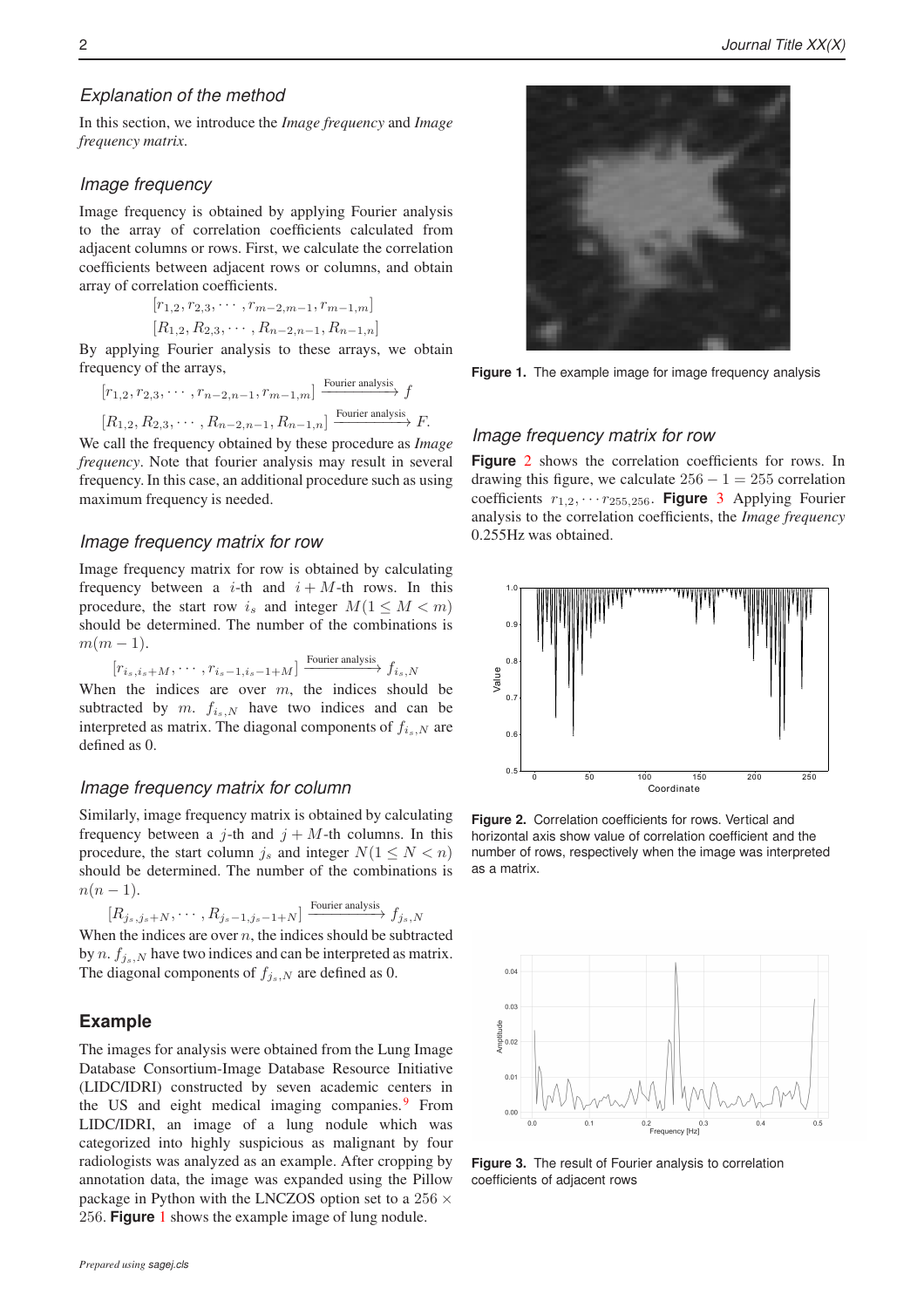## *Image frequency matrix for column*

**Figure** 4 shows the correlation coefficients for columns. In drawing this figure, we calculate  $256 - 1 = 255$  correlation coefficients  $R_{1,2}, \cdots R_{255,256}$ . **Figure 5** Applying Fourier analysis to the correlation coefficients, the *Image frequency* 0.204Hz was obtained.



**Figure 4.** Correlation coefficients for rows. Vertical and horizontal axis show value of correlation coefficient and the number of columns, respectively when the image was interpreted as a matrix.



**Figure 5.** The result of Fourier analysis to correlation coefficients of adjacent columns

## **Discussion**

In this short paper, we introduced a new radiomics feature *Image frequency*. *Image frequency* can evaluate the value change of rows or columns in a medical image by applying Fourier analysis to correlation coefficients. In a medical image, benign and malignant lesion have different characteristics.  $\frac{10}{10}$  A benign lesion present morphological feature reflecting its non-invasive property, on the other hand, a malignant lesion present morphological feature reflecting its invasive property. *Image frequency* may capture this difference focusing on value change of rows or columns in a medical image.

Radiomics feature can reflect biological tumor information, such as cell morphology, molecular, and gene expression. <sup>11</sup> Standardized radiomics features in *PyRadiomics* <sup>3</sup> have two key concepts. First, morphological features are

calculated by information of mask image. Second, change value of pixel values is calculated by several algorithms. Although these radiomics features are powerful tools to evaluate region of interest in a medical image, there is limited number of studies which focuses on value change of rows and columns. In addition to this limitation, previous radiomics study has problems in implementing deep learning model: it is difficult to combine a medical image itself with radiomics feature. This problem is caused by the image array size. In a deep learning model, a medical image is handled as array or matrix, on the other hand, radiomics feature is often scalar value. This differences in array size (matrix vs. scalar) results in a difficulty in implementing deep learning model. Image frequency matrix may solve this problem because image frequency matrix can have the same size as original image in the case that the original image is square. When the original image and image frequency matrix have the same size, these can be merged and learned by deep learning model. From these viewpoints, *Image frequency* and image frequency matrix have new aspects. Further study is needed to investigate the property of *Image frequency* and image frequency matrix.

## **Conclusion**

We introduced a new radiomics feature called *Image frequency* which quantitatively analyze the inter-relation between lesion and surrounding tissue focusing on the value change of rows and columns in a medical image. Image frequency matrix may enable to construct deep learning model which considers the original medical image and radiomics features at the same time.

## **Conflict of Interest**

All authors have no conflict of interest to disclose with respect to this research.